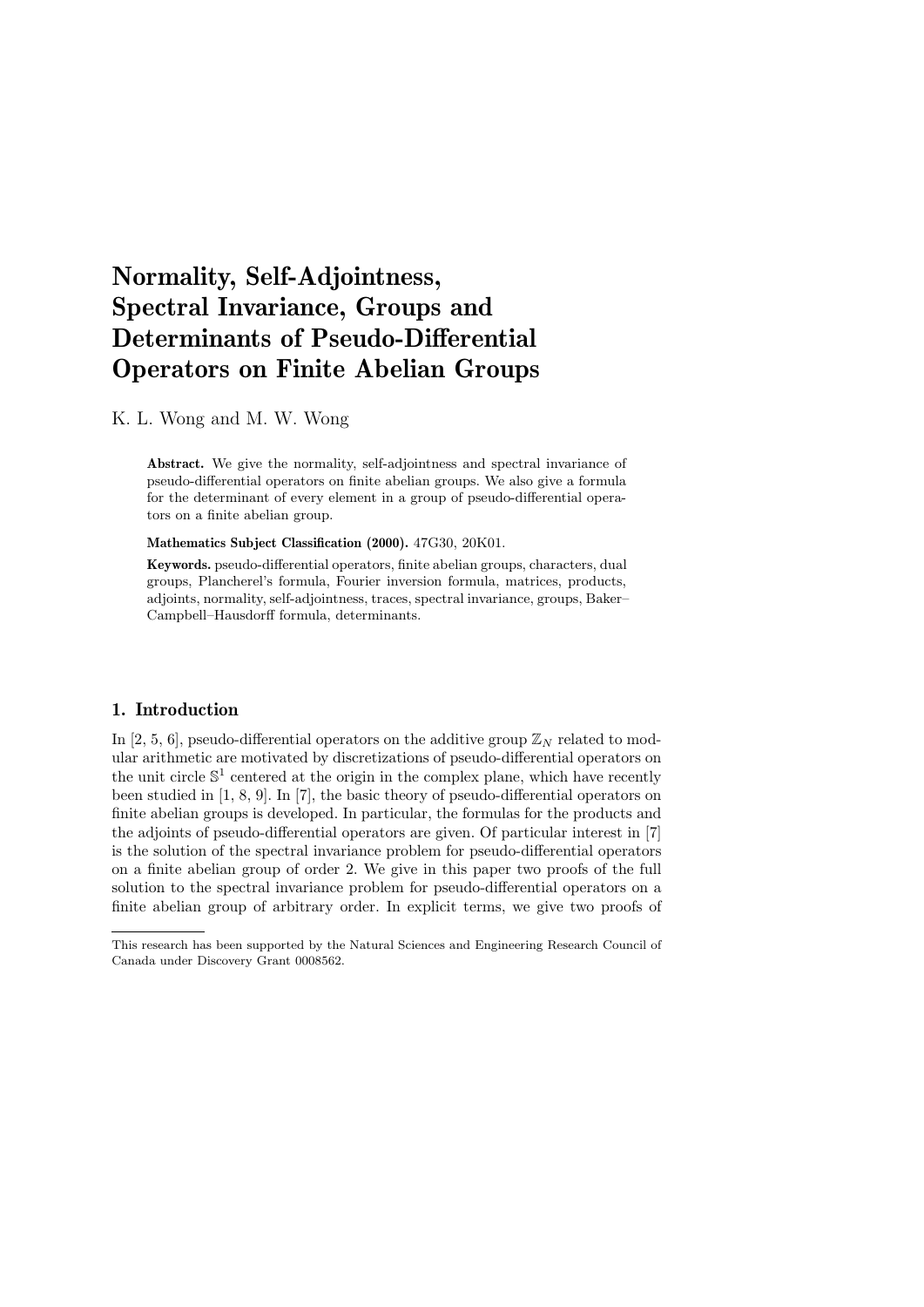the fact that if a pseudo-differential operator on a finite abelian group is invertible, then its inverse is also a pseudo-differential operator. Results on groups of pseudo-differential operators on finite abelian groups are also presented.

We recall in Section 2 the Fourier analysis on finite abelian groups given in [7]. Products and adjoints of pseudo-differential operators on finite abelian groups recalled in Section 3 are the essential results we need in this paper. To supplement the results in Section 3, we first prove in Section 4 that the mapping of symbols to pseudo-differential operators is injective. Then in Section 5 we use the product formula and the adjoint formula in Section 3 to give a criterion on the normality of pseudo-differential operators on finite abelian groups. In particular, a criterion on the self-adjointness, or equivalently, non-self-adjointness, is also given. This is particularly timely in view of the current trends in the study of non-self-adjoint operators. Useful sufficient condtions on self-adjointness of pseudo-differential opertors on finite abelian groups are also given. The main result on spectral invariance is given and proved in Section 6. This also follows from the universality theorem that we prove in Section 7. We conclude in Section 8 with results on groups of pseudo-differential operators on finite abelian groups.

### 2. Fourier Analysis on Finite Abelian Groups

Let G be a finite abelian group of order  $|G|$  equipped with the binary operation  $G \times G \ni (g, h) \mapsto gh \in G$ . We denote by  $g_1$  the identity element in G. A complexvalued function  $\chi: G \to \mathbb{S}^1$  such that

$$
\chi(gh) = \chi(g)\chi(h), \quad g, h \in G,
$$

is called a *character* of G. Let  $\widehat{G}$  be the set of all characters of G. Then  $\widehat{G}$  becomes an abelian group when it is equipped with the group law given by

$$
(\chi_1 \chi_2)(g) = \chi_1(g)\chi_2(g), \quad g \in G,
$$

for all characters  $\chi_1$  and  $\chi_2$  of G. The identity element in  $\widehat{G}$  is denoted by  $\chi_1$ .

Let  $L^2(G)$  be the set of all complex-valued functions on G. Then it is easy to see that  $L^2(G)$  is the same as  $\mathbb{C}^n$ , where  $n = |G|$  in this paper. The inner product  $($ ,  $)$  and the norm  $\| \|\$  in  $L^2(G)$  are defined by

$$
(u,v) = \frac{1}{|G|} \sum_{g \in G} u(g) \overline{v(g)}
$$

and

$$
||u||^2 = \frac{1}{|G|} \sum_{g \in G} |u(g)|^2
$$

for all u and v in  $L^2(G)$ . Of fundamental importance in this paper is the following well-known theorem.

**Theorem 2.1.** The characters of G form an orthonormal basis for  $L^2(G)$ .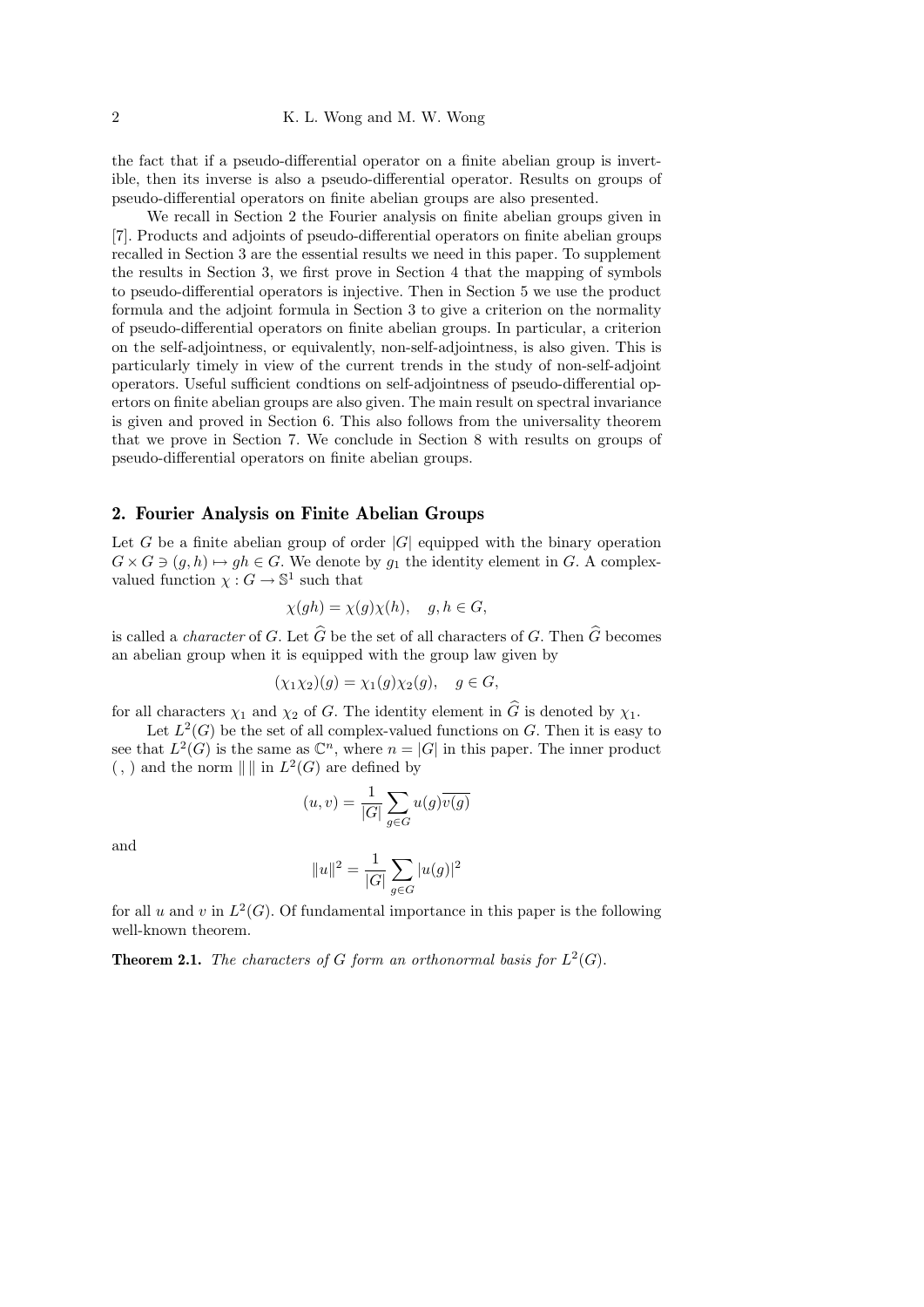Let  $u \in L^2(G)$ . Then the *Fourier transform*  $\hat{u}$  of  $u$  is the function on  $\hat{G}$ defined by

$$
\hat{u}(\chi) = (u, \chi) = \frac{1}{|G|} \sum_{g \in G} u(g) \overline{\chi(g)}, \quad \chi \in \widehat{G}.
$$

The most basic result is the Plancherel formula to the effect that

$$
||u||^2 = \sum_{\chi \in \widehat{G}} |\widehat{u}(\chi)|^2, \quad u \in L^2(G).
$$

From the Plancherel formula, we obtain the following Fourier inversion formula.

**Theorem 2.2.** Let  $u \in L^2(G)$ . Then

$$
u=\sum_{\chi\in\widehat{G}}\hat{u}(\chi)\chi.
$$

If we write  $G = \{g_1, g_2, \ldots, g_n\}$  and  $\widehat{G} = \{\chi_1, \chi_2, \ldots, \chi_n\}$ , then the Fourier inversion formula can be nailed down to

$$
u = \sum_{k=1}^{n} \hat{u}(\chi_k) \chi_k, \quad u \in L^2(G).
$$

More details can be found in [10, 11, 12]. The book [13] contains details on the Fourier analysis on  $\mathbb{Z}_N$ .

The Fourier inversion formula is a formula for the identity operator on  $L^2(G)$ based on the Fourier transform. The identity operator has perfect symmetry and this perfect symmetry renders it uninteresting. We need to break the symmetry in order to obtain more useful operators known as pseudo-differential operators by inserting symbols into the Fourier inversion formula. Symbols in this paper are just functions on  $G \times G$ .

#### 3. Pseudo-Differential Operators on Finite Abelian Groups

Let  $\sigma$  be a function on the phase space  $G\times\widehat{G}$ . Then we define the pseudo-differential operator  $T_{\sigma}$  on G corresponding to the symbol  $\sigma$  by

$$
(T_{\sigma}u)(g) = \sum_{\chi \in \widehat{G}} \sigma(g, \chi)\hat{u}(\chi)\chi(g), \quad g \in G.
$$

In order to compute the matrix  $[T_{\sigma}]_{\chi}$  corresponding to the orthonormal basis  $\chi = {\chi_1, \chi_2, \ldots, \chi_n}$  for  $L^2(G)$ , we just note that

$$
[T_{\sigma}]_{\chi} = [\sigma_{lk}]_{1 \leq l,k \leq |G|},
$$

where  $\sigma_{lk}$  is the entry of the matrix in the  $l^{th}$  row and  $k^{th}$  column. Indeed,

$$
\sigma_{lk} = (T_{\sigma} \chi_k, \chi_l) = (\sigma(\cdot, \chi_k) \chi_k, \chi_l).
$$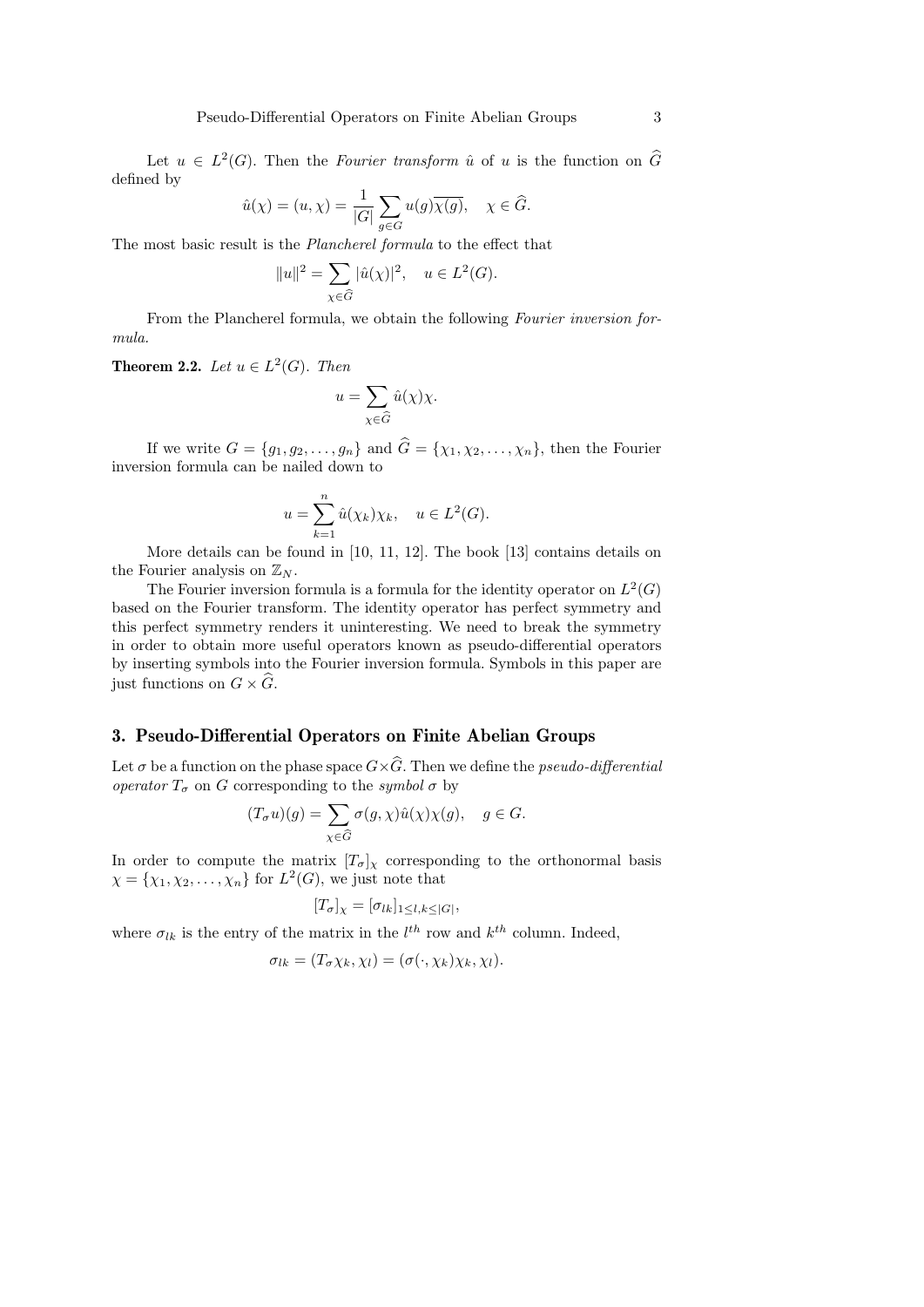Thus,

$$
[T_{\sigma}]_{\chi} = \begin{bmatrix} (\sigma(\cdot, \chi_1)\chi_1, \chi_1) & (\sigma(\cdot, \chi_2)\chi_2, \chi_1) & \cdots & (\sigma(\cdot, \chi_n)\chi_n, \chi_1) \\ (\sigma(\cdot, \chi_1)\chi_1, \chi_2) & (\sigma(\cdot, \chi_2)\chi_2, \chi_2) & \cdots & (\sigma(\cdot, \chi_n)\chi_n, \chi_2) \\ \vdots & \vdots & \vdots & \vdots \\ (\sigma(\cdot, \chi_1)\chi_1, \chi_n) & (\sigma(\cdot, \chi_2)\chi_2, \chi_n) & \cdots & (\sigma(\cdot, \chi_n)\chi_n, \chi_n) \end{bmatrix} .
$$
 (3.1)

We have the following theorems on the products and adjoints of pseudo-differential operators on finite abelian groups given in [7].

**Theorem 3.1.** Let  $\sigma$  and  $\tau$  be functions on  $G \times \widehat{G}$ . Then

$$
[T_{\sigma}]_{\chi}[T_{\tau}]_{\chi} = [T_{\lambda}]_{\chi},
$$

where

$$
\lambda_{lk} = \sum_{m=1}^{n} (\sigma(\cdot, \chi_m)\chi_m, \chi_l)(\tau(\cdot, \chi_k)\chi_k, \chi_m)
$$

for  $1 \leq k, l \leq n$ .

**Theorem 3.2.** Let  $\sigma$  be a function on  $G \times \widehat{G}$ . Then

$$
[T^*_{\sigma}]_{\chi} = [T_{\tau}]_{\chi},
$$

where

$$
\tau_{lk}=\overline{\sigma_{kl}}
$$

for  $1 \leq l, k \leq n$ .

We also need the trace formula in [7].

**Theorem 3.3.** Let  $\sigma : G \times \widehat{G} \to \mathbb{C}$  be a symbol. Then the trace  $tr([T_{\sigma}]_{\chi})$  of the matrix  $[T_{\sigma}]_{\chi}$  is given by

tr 
$$
([T_{\sigma}]_{\chi}) = \frac{1}{|G|} \sum_{j=1}^{|G|} \sum_{k=1}^{|G|} \sigma(g_j, \chi_k).
$$

### 4. Injectivity

We first prove that the mapping of symbols to pseudo-differential operators on finite abelian groups is injective.

**Theorem 4.1.** Let  $\sigma$  and  $\tau$  be complex-valued functions on  $G \times \widehat{G}$  such that  $T_{\sigma} = T_{\tau}$ . Then  $\sigma = \tau$ .

**Proof** By (3.1), we get for  $k, l = 1, 2, ..., |G|$ ,

$$
(\sigma(\cdot,\chi_k),\chi_l)=(\tau(\cdot,\chi_k)\chi_k,\chi_l).
$$

Therefore for  $k = 1, 2, \ldots, |G|$ ,

$$
\sigma(\cdot,\chi_k)\chi_k = \tau(\cdot,\chi_k)\chi_k.
$$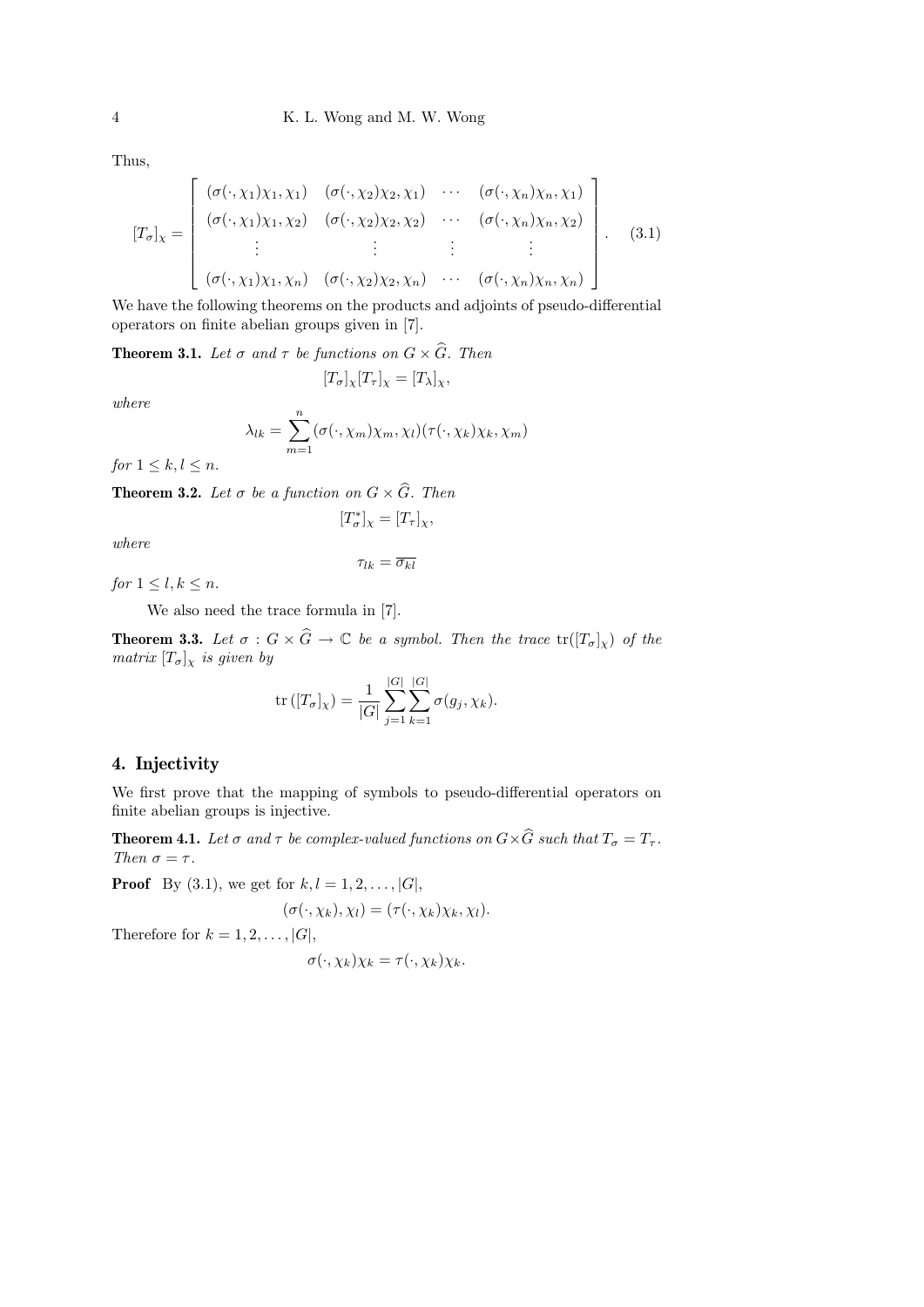Thus, if we multiply both sides of the preceding equation by  $\overline{\chi_k}$ , we get for  $k =$  $1, 2, \ldots, |G|,$ 

$$
\sigma(\cdot,\chi_k)|\chi_k|^2 = (\tau(\cdot,\chi_k)|\chi_k|^2.
$$

Since  $\chi_k$  is a character, it follows that  $|\chi_k| = 1, k = 1, 2, ..., |G|$ . Therefore

$$
\sigma(\cdot, \chi_k) = \tau(\cdot, \chi_k), \quad k = 1, 2, \dots, |G|.
$$

So,  $\sigma = \tau$  and the proof is complete.

### 5. Normal and Self-Adjoint Operators

The product formula and the adjoint formula in Section 3 give us immediately a criterion for a pseudo-differential operator on a finite abelian group to be normal.

**Theorem 5.1.** Let  $\sigma$  be a function on  $G \times \widehat{G}$ . Then the pseudo-differential operator  $T_{\sigma}$  is normal if and only if for all  $k, l = 1, 2, \ldots, |G|$ ,

$$
\sum_{j=1}^{|G|} (\sigma_{lj}\overline{\sigma_{kj}} - \overline{\sigma_{jl}}\sigma_{jk}) = 0,
$$

or more explicitly,

$$
\sum_{j=1}^{|G|} [(\sigma(\cdot,\chi_j)\chi_j,\chi_l)\overline{(\sigma(\cdot,\chi_j)\chi_j,\chi_k)} - \overline{(\sigma(\cdot,\chi_l)\chi_l,\chi_j)}(\sigma(\cdot,\chi_k)\chi_k,\chi_j)] = 0.
$$

It follows from Theorem 5.1 that if  $\sigma$  is a symbol independent of  $g \in G$  or independent of  $\chi \in \widehat{G}$ , then  $T_{\sigma}$  is normal.

Let us observe here that a criterion for self-adjointness of pseudo-differential operators on finite abelian groups can be obtained.

**Theorem 5.2.** Let  $\sigma$  be a function on  $G \times \widehat{G}$ , where G is a finite abelian group. Then the pseudo-differential operator on G is self-adjoint if and only if for all  $k, l = 1, 2, \ldots, |G|,$ 

$$
(\chi_k, \overline{\sigma(\cdot,\chi_k)}\chi_l) = (\chi_k, \sigma(\cdot,\chi_l)\chi_l).
$$

We note that if  $\sigma$  is a real-valued symbol independent of  $g \in G$  or independent of  $\chi \in \widehat{G}$ , then  $T_{\sigma}$  is self-adjoint.

# 6. A Spectrally Invariant  $C^*$ -Algebra

We denote by A the set of all matrices  $[T_{\sigma}]_{\chi}$ , where  $\sigma : G \times \widehat{G} \to \mathbb{C}$  is a symbol. It is clear from Theorems 3.1 and 3.2 that  $A$  is a  $C^*$ -algebra. It is well known that the rank-nullity theorem in linear algebra [4] tells us that every pseudo-differential operator in A as a linear operator from  $L^2(G)$  into  $L^2(G)$  is Fredholm with zero index. Hence for every symbol  $\sigma : G \times \widehat{G} \to \mathbb{C}$ , the pseudo-differential operator on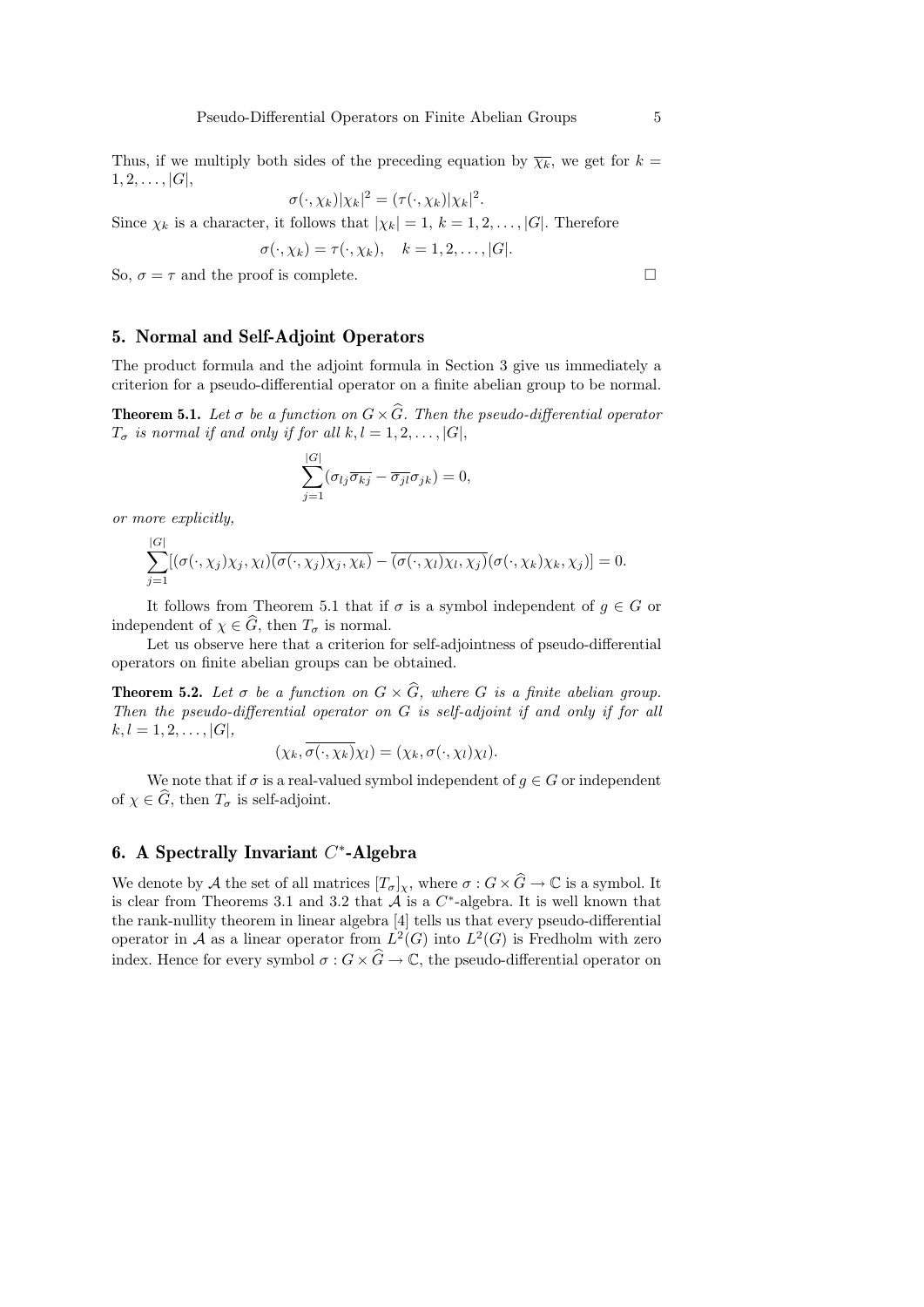G is invertible if and only if  $\det [T_{\sigma}]_{\chi} \neq 0$ . We have the following theorem on the spectral invariance of the  $C^*$ -algebra  $\mathcal{A}$ .

**Theorem 6.1.** Let  $A \in \mathcal{A}$  be an invertible matrix. Then  $A^{-1} \in \mathcal{A}$ .

**Proof** Since  $A \in \mathcal{A}$ , it follows from Theorema 3.1 and 3.2 that  $A^*A$  is in  $\mathcal{A}$ . So, for every positive number  $t$ ,

$$
e^{-tA^*A} = \sum_{k=0}^{\infty} \frac{(-1)^k t^k (A^*A)^k}{k!},
$$

where the convergence is in the operator norm of  $A$ . Since  $A$  is a  $C^*$ -algebra, it follows that

$$
e^{-tA^*A} \in \mathcal{A}.
$$

Thus,

$$
(A^*A)^{-1} = \int_0^\infty e^{-tA^*A} dt \in \mathcal{A}.
$$

So,  $A^{-1}(A^*)^{-1} \in \mathcal{A}$  and hence

$$
A^{-1} = (A^{-1}(A^*)^{-1})A^* \in \mathcal{A}.
$$

 $\Box$ 

## 7. Universality

The spectral inversion theorem in the previous section follows from the following universality theorem.

**Theorem 7.1.** Every bounded linear operator on  $L^p(G)$ ,  $1 \leq p \leq \infty$ , is a pseudodifferential operator from  $L^p(G)$  into  $L^p(G)$ .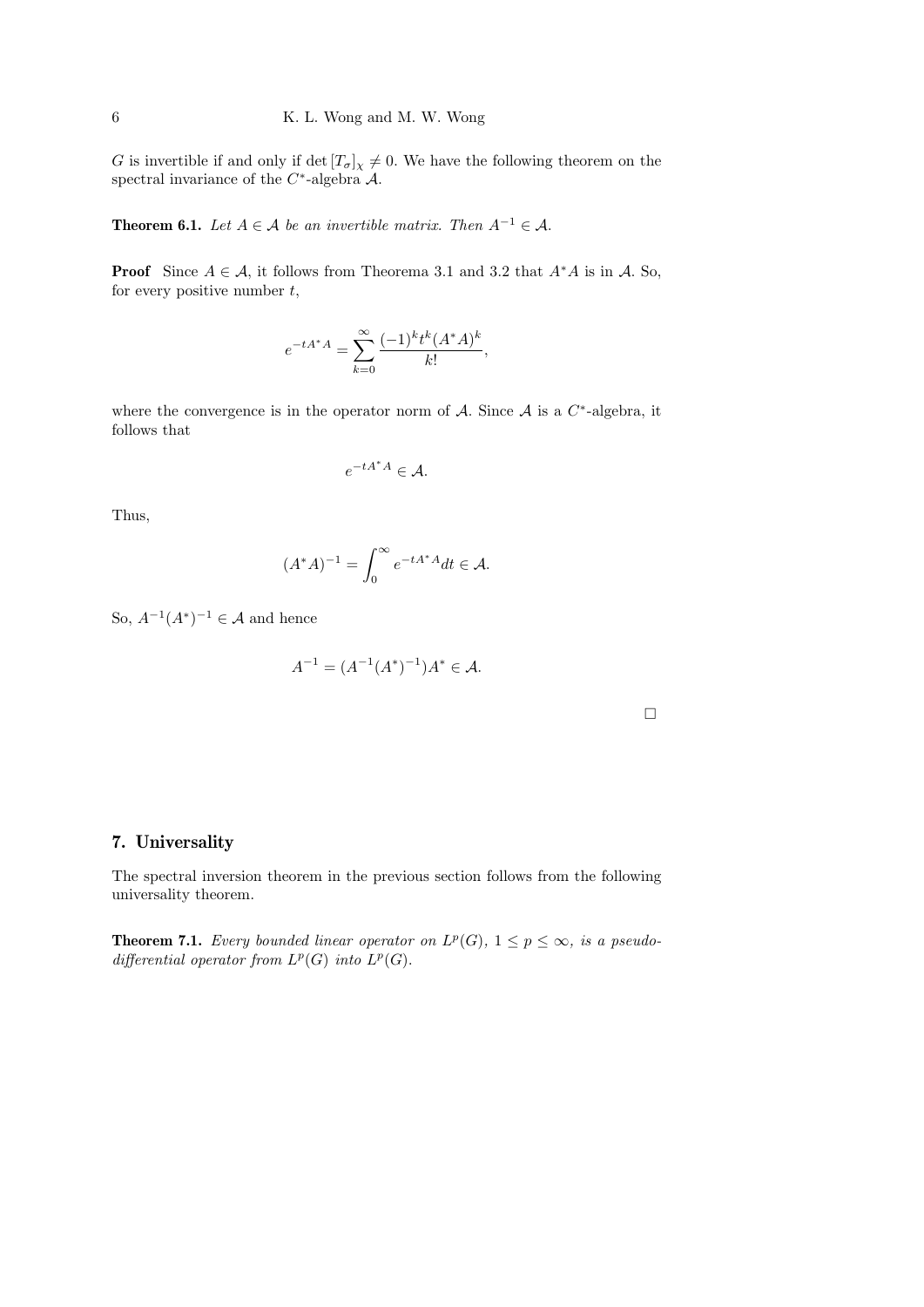**Proof** Let  $u \in L^p(G)$ . Then for all  $\chi \in \widehat{G}$ , we get by the Fourier inversion formula

$$
\widehat{A}u(\chi) = \frac{1}{|G|} \sum_{g \in G} (Au)(g)\overline{\chi(g)}
$$
\n
$$
= \frac{1}{|G|} \sum_{g \in G} u(g)(\overline{A^* \chi})(g)
$$
\n
$$
= \frac{1}{|G|} \sum_{g \in G} \sum_{\omega \in \widehat{G}} \widehat{u}(\omega) \omega(g)(\overline{A^* \chi})(g)
$$
\n
$$
= \frac{1}{|G|} \sum_{\omega \in \widehat{G}} \widehat{u}(\omega) \sum_{g \in G} \omega(g)(\overline{A^* \chi})(g)
$$
\n
$$
= \frac{1}{|G|} \sum_{\omega \in \widehat{G}} \sum_{g \in G} (A\omega)(g)\overline{\chi(g)}\widehat{u}(\omega)\omega(g)
$$
\n
$$
= \frac{1}{|G|} \sum_{g \in G} \overline{\chi(g)} \sum_{\omega \in \widehat{G}} (A\omega)(g)\widehat{u}(\omega)\omega(g).
$$

Therefore

$$
(Au)(g) = \sum_{\omega \in \widehat{G}} (A\omega)(g)\widehat{u}(\omega)\omega(g) = \sum_{\omega \in \widehat{G}} \sigma(g, \omega)\widehat{u}(\omega)\omega(g) = (T_{\sigma}u)(g)
$$

for all  $g \in G$ , where

$$
\sigma(g,\omega) = \frac{1}{|G|} \sum_{g \in G} (A\omega)(g), \quad (g,\omega) \in G \times \widehat{G}.
$$

 $\Box$ 

### 8. Groups

In view of the spectral invariance given in Theorem 6.1, the biggest group of pseudo-differential operators sitting inside  $A$  is the group  $G(A)$  given by

$$
G(\mathcal{A}) = \{ A \in \mathcal{A} : \det A \neq 0 \}
$$

and the group law is multiplication of matrices. We can now give a subgroup of  $G(\mathcal{A})$  in which the determinant of every pseudo-differential operator can be explicitly computed. Let  $e^{\mathcal{A}}$  be the subset of  $G(\mathcal{A})$  defined by

$$
e^{\mathcal{A}} = \{ e^A : A \in \mathcal{A} \}.
$$

Then we have the following theorem.

**Theorem 8.1.**  $e^{\mathcal{A}}$  is a group with respect to matrix multiplication.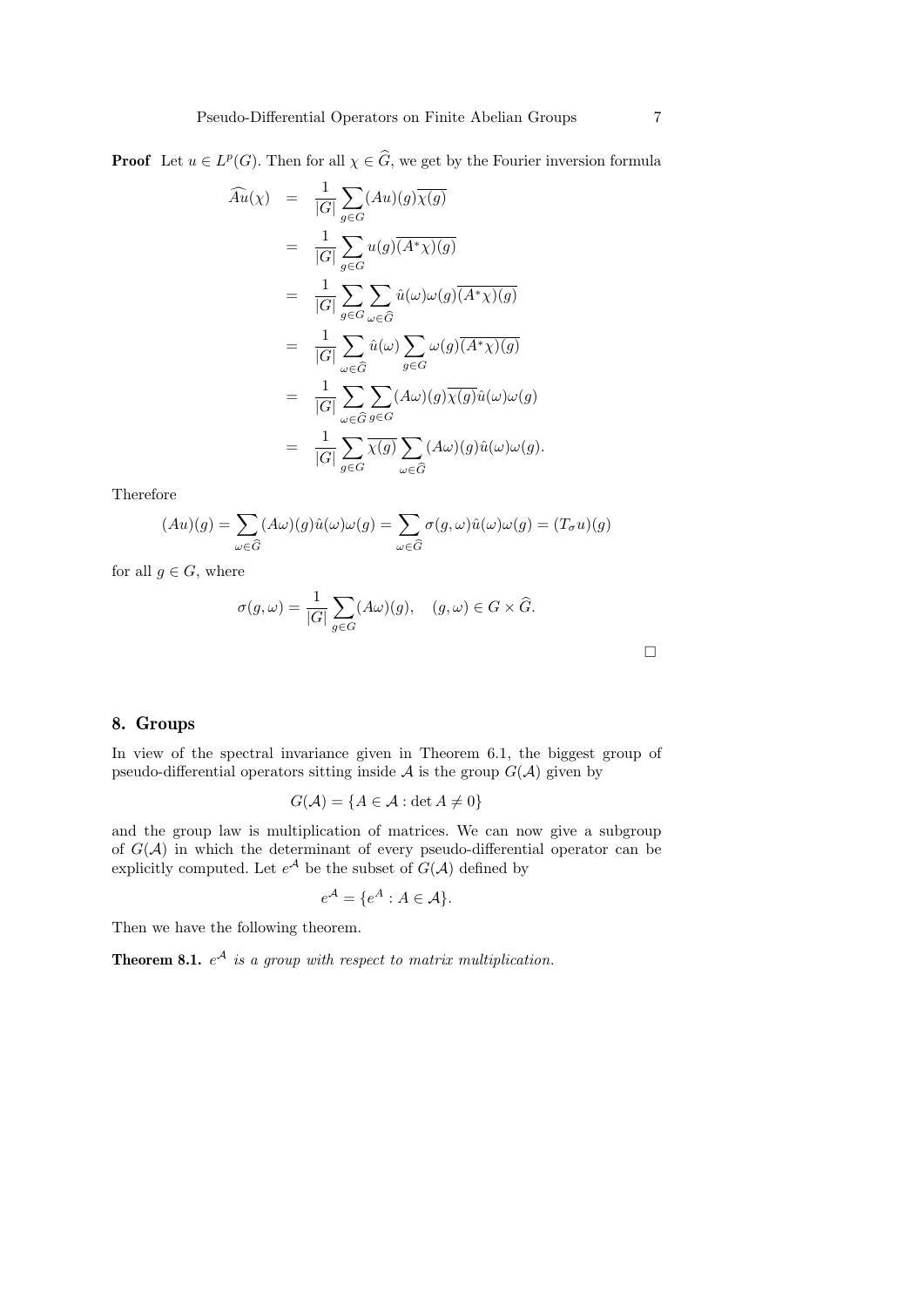**Proof** Let  $A$  and  $B$  be elements in  $A$ . Then by the Baker–Campbell–Hausdorff formula in, e.g., [3],

$$
e^A e^B = e^{A+B+\frac{1}{2}[A,B]},
$$

where  $[A, B]$  is the commutator of A and B. Thus, using Theorem 3.1 to the effect that A is an algebra,  $e^A e^B \in \mathcal{A}$ . It is obvious that the identity matrix of order  $n \times n$  is the identity element of  $e^{\mathcal{A}}$ . Let  $A \in \mathcal{A}$ . Then  $e^{-A}$  is the inverse of  $e^{\mathcal{A}}$ . Therefore  $e^{\mathcal{A}}$  is a group with respect to matrix multiplication.

### 9. Determinants

Let  $A \in \mathcal{A}$ . Then using the Leibniz formula for the determinants of matrices and (3.1), we have for all symols  $\sigma \in G \times \widehat{G}$ ,

$$
\det([T_{\sigma}]_{\chi}) = \sum_{p \in S_{|G|}} \text{sig}(p) \prod_{j=1}^{|G|} (\sigma(\cdot, \chi_{p(j)}) \chi_{p(j)}, \chi_j),
$$

where the summation is taken over all permutations  $p$  of the symmetric group of the integers  $1, 2, \ldots, |G|$ , and sig  $(p)$  is the signature of p.

We can now give a result on the determinant of every element in  $e^{\mathcal{A}}$ .

**Theorem 9.1.** Let  $\sigma$  :  $G \times \widehat{G} \to \mathbb{C}$  be a symbol. Then

$$
\det(e^{[T_{\sigma}]_{\chi}}) = \exp\left(\frac{1}{|G|} \sum_{j=1}^{|G|} \sum_{k=1}^{|G|} \sigma(g_j, \chi_k)\right).
$$

**Proof** We use the well-known formula stating that for all  $n \times n$  matrices,

det  $(e^{A}) = e^{\text{tr}(A)}$ .

Therefore using Theorem 3.3,

$$
\det(e^{[T_{\sigma}]_{\chi}}) = \exp\left(\sum_{j=1}^{|G|} \sum_{k=1}^{|G|} \sigma(g_j, \chi_k)\right).
$$

### References

- [1] M. B. Ghaemi, M. Jamalpourbirgani and M. W. Wong, Characterizations of nuclear pseudo-differential operators on  $\mathbb{S}^1$  with applications to adjoints and products, J. Pseudo-Differ. Oper. Appl. 8 (2017), 191–201.
- [2] Q. Guo and M. W. Wong, Analysis of matrices of pseudo-differential operators on  $\mathbb{Z}_N$ , J. Pseudo-Differ. Oper. Appl. 7 (2016), 249–259.
- [3] B. C. Hall, Lie Groups, Lie Algebras, and Representations: An Elementary Introduction, Springer, 2003.